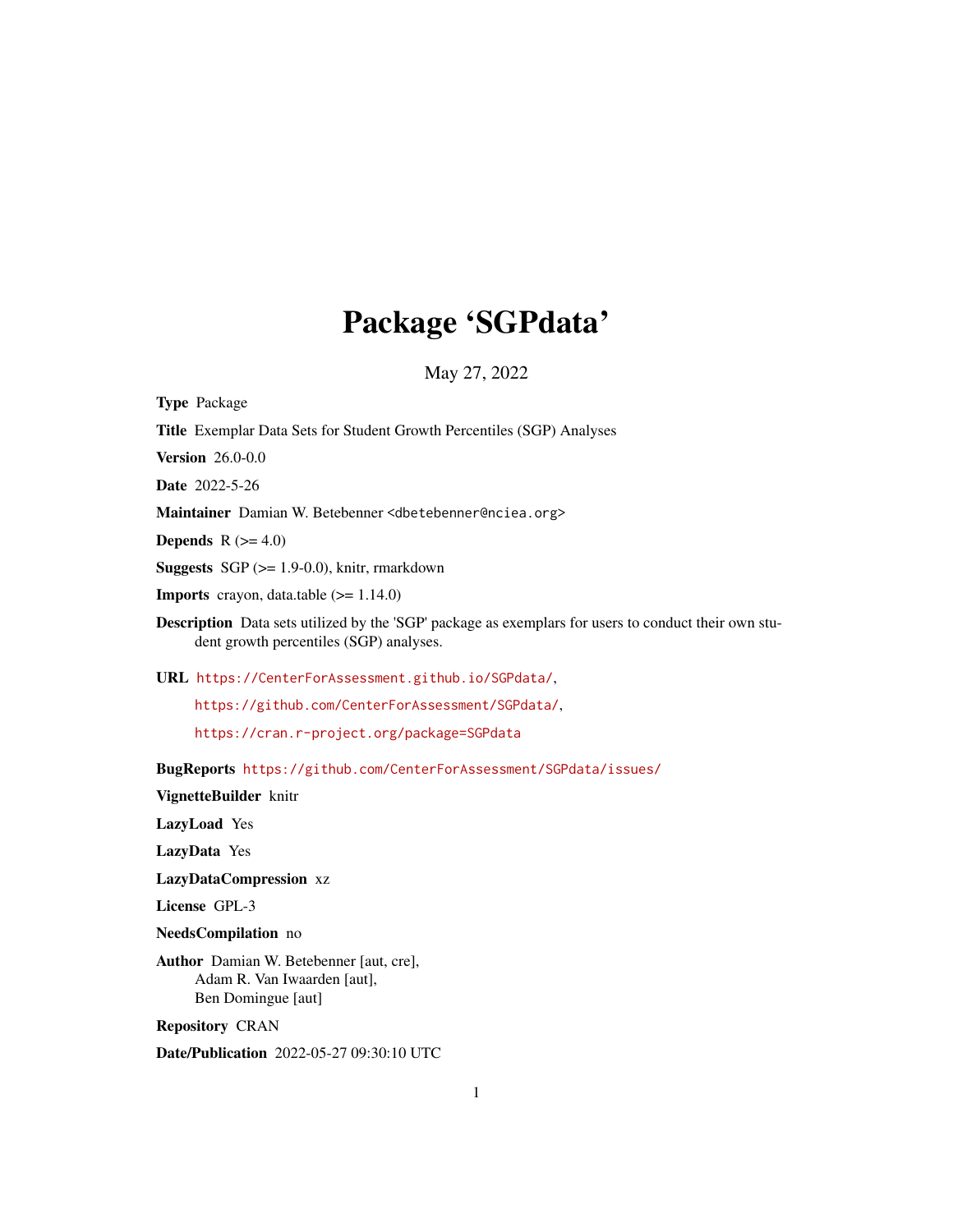### <span id="page-1-0"></span>R topics documented:

#### **Index** [9](#page-8-0)

SGPdata-package *Exemplar Data Sets for Student Growth Percentile (SGP) Analyses*

#### Description

The 'SGPdata' package contains five exemplar data sets utilized by the 'SGP' package for testing and examples.

#### Details

| Package:  | SGPdata         |
|-----------|-----------------|
| Type:     | Package         |
| Version:  | $26.0 - 0.0$    |
| Date:     | $2022 - 5 - 26$ |
| License:  | $GPL-3$         |
| LazyLoad: | Yes             |
| LazyData: | Yes             |

<span id="page-1-1"></span>sgpData *Longitudinal Student Assessment Data*

#### Description

A dataset comprising a subset of five years of state assessment reading data suitable for student growth percentile and percentile growth projection/trajectory analyses. The dataset is used in examples provided in the documentation for the studentGrowthPercentiles and studentGrowthProjections functions, and serves as an exemplar for user construction of their own datasets for growth percentile analyses.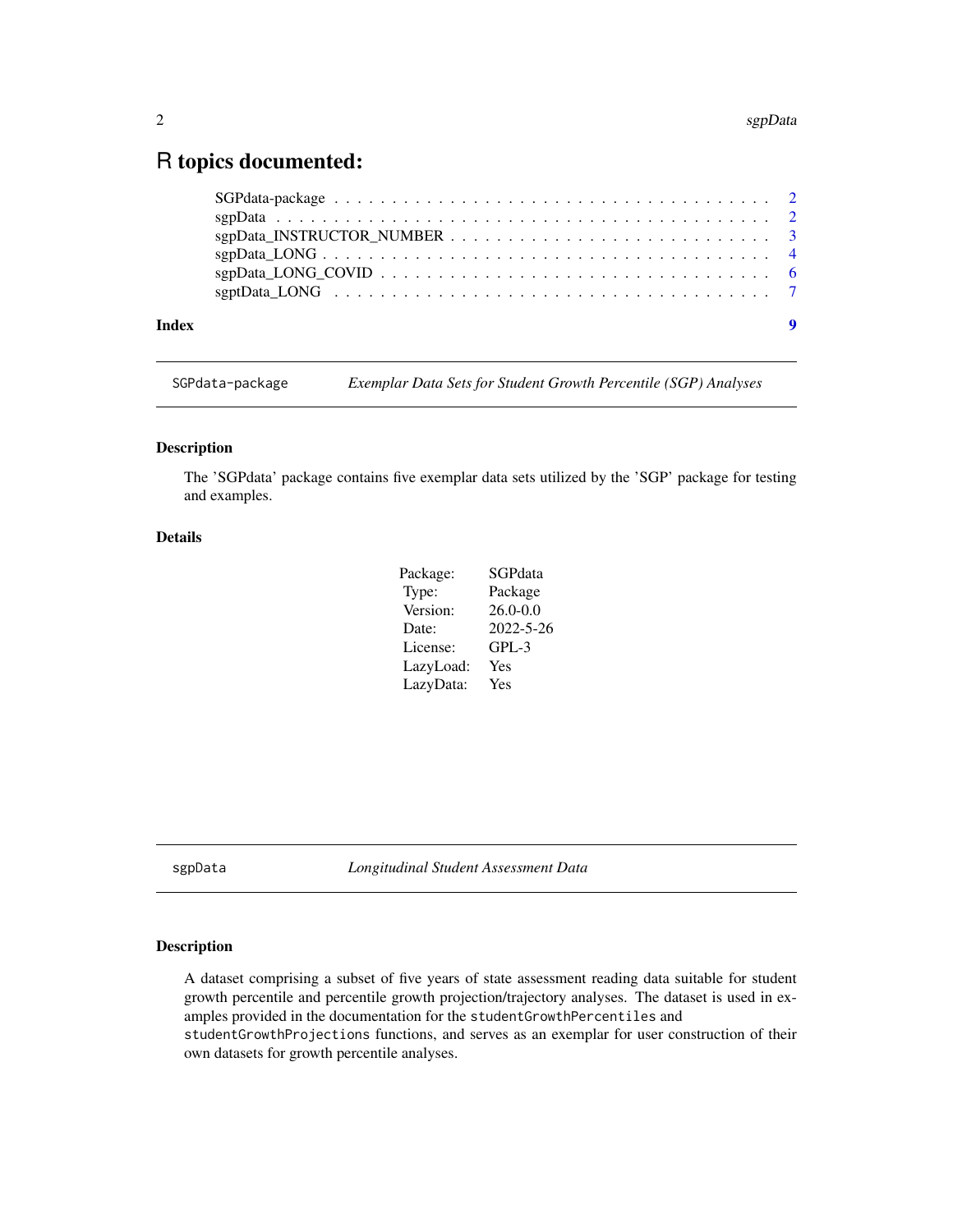#### <span id="page-2-0"></span>Format

A data frame of student level observations for five years on the following variables.

#### ID Student ID

GRADE\_2018 Student Grade Tested 2018, possibly missing

GRADE\_2019 Student Grade Tested 2019, possibly missing

GRADE\_2020 Student Grade Tested 2020, possibly missing

GRADE\_2021 Student Grade Tested 2021, possibly missing

GRADE\_2022 Student Grade Tested 2022, possibly missing

SS\_2018 Student Scale Score 2018, possibly missing

SS\_2019 Student Scale Score 2019, possibly missing

SS\_2020 Student Scale Score 2020, possibly missing

SS\_2021 Student Scale Score 2021, possibly missing

SS\_2022 Student Scale Score 2022, possibly missing

#### Note

All datasets used with studentGrowthPercentiles and studentGrowthProjections must be specifically formatted as *wide* format files. The first variable/column is the student ID variable. The next set of columns provide the grade of the student across all the years provided in the dataset (possibly missing). The last set of columns provide the scales scores of the student in the respective grades. Multi-year operational analyses benefit from putting data in long format. See sgpData\_LONG and associated documentation for a comprehensive account.

#### Source

Anonymized student level state assessment data

#### See Also

[sgpData\\_LONG](#page-3-1)

sgpData\_INSTRUCTOR\_NUMBER

*Lookup table associating INSTRUCTOR\_NUMBER with student ID by YEAR and CONTENT\_AREA*

#### Description

A lookup table comprising student IDs associated with INSTRUCTOR\_NUMBERa subset of five years of state assessment reading and mathematics data suitable for student growth percentile and percentile growth projection/trajectory analyses. The dataset is in LONG format with each record representing a unique teacher by student by year by content area combination.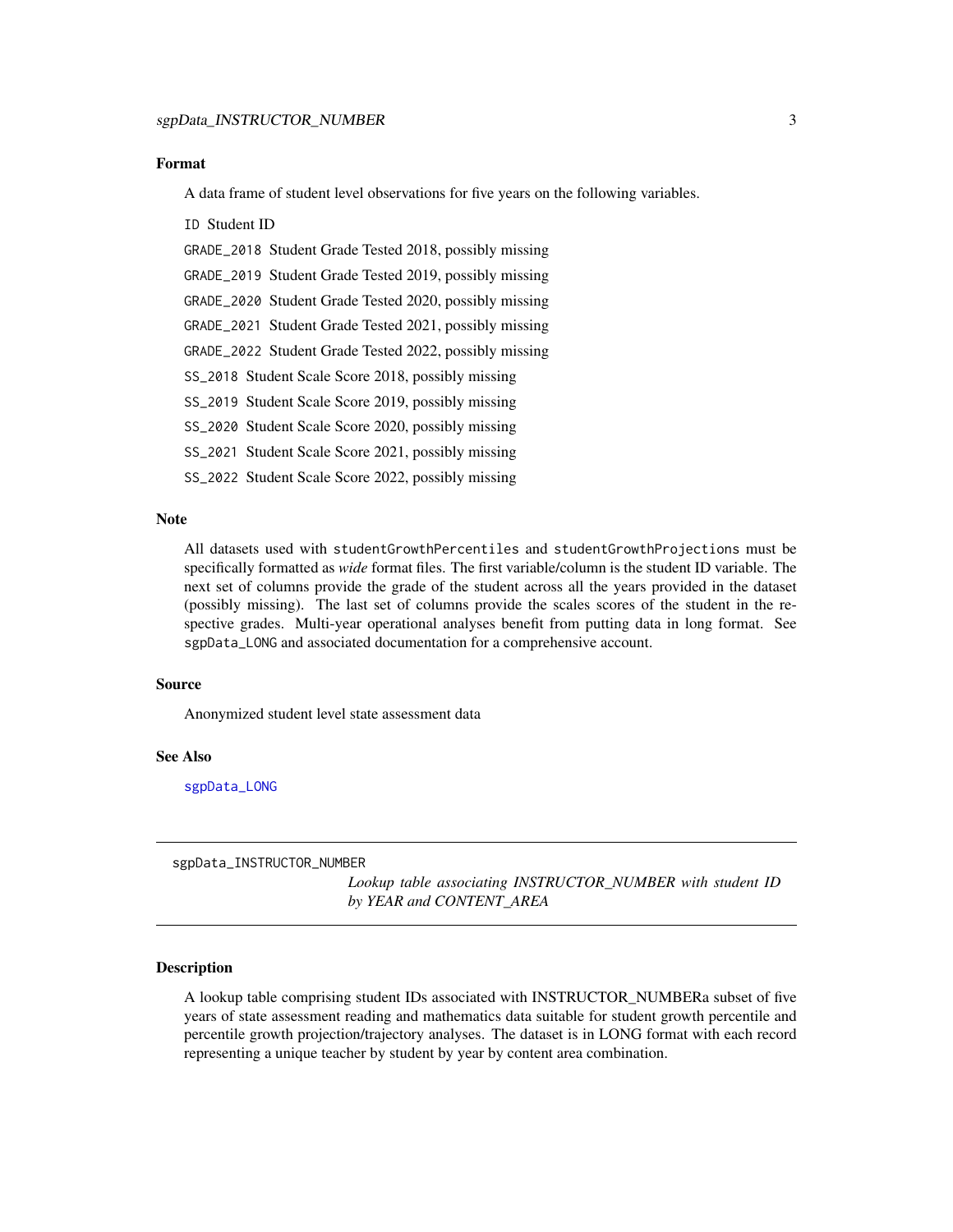#### Format

A data frame of student level observations for five years and two content areas for the following variables.

ID Unique Student Identification Number CONTENT\_AREA Content area for student/teacher record (Reading or Mathematics) YEAR Year for student/teacher record INSTRUCTOR\_NUMBER Unique instructor number identifier INSTRUCTOR\_LAST\_NAME Instructor last name INSTRUCTOR\_FIRST\_NAME Instructor first name INSTRUCTOR\_WEIGHT Proportional weight associated with student/teacher record INSTRUCTOR\_ENROLLMENT\_STATUS Indicator of full enrollment status of student with teacher

#### Source

Anonymized student/teacher lookup table in LONG format

#### See Also

[sgpData\\_LONG](#page-3-1)

<span id="page-3-1"></span>sgpData\_LONG *Longitudinal Student Assessment Data in LONG format*

#### **Description**

A dataset comprising a subset of five years of state assessment reading and mathematics data suitable for student growth percentile (SGP) and percentile growth projection/trajectory analyses. The dataset is in LONG format with each record representing a unique student, by year by content area combination. The example data is used in examples and illustration in the enclosed documentation to show how SGPs can be operationalized across years with the results being used to produce a variety of high quality visualizations both at the aggregate (e.g., school) and individual level.

#### Format

A data frame of student level observations for five years and two content areas for the following variables.

ID Unique Student Identification Number

LAST\_NAME Student last name

FIRST\_NAME Student first name

CONTENT\_AREA Content area for student observation (Reading or Mathematics)

YEAR Year for student observation

GRADE Grade level of student observation

<span id="page-3-0"></span>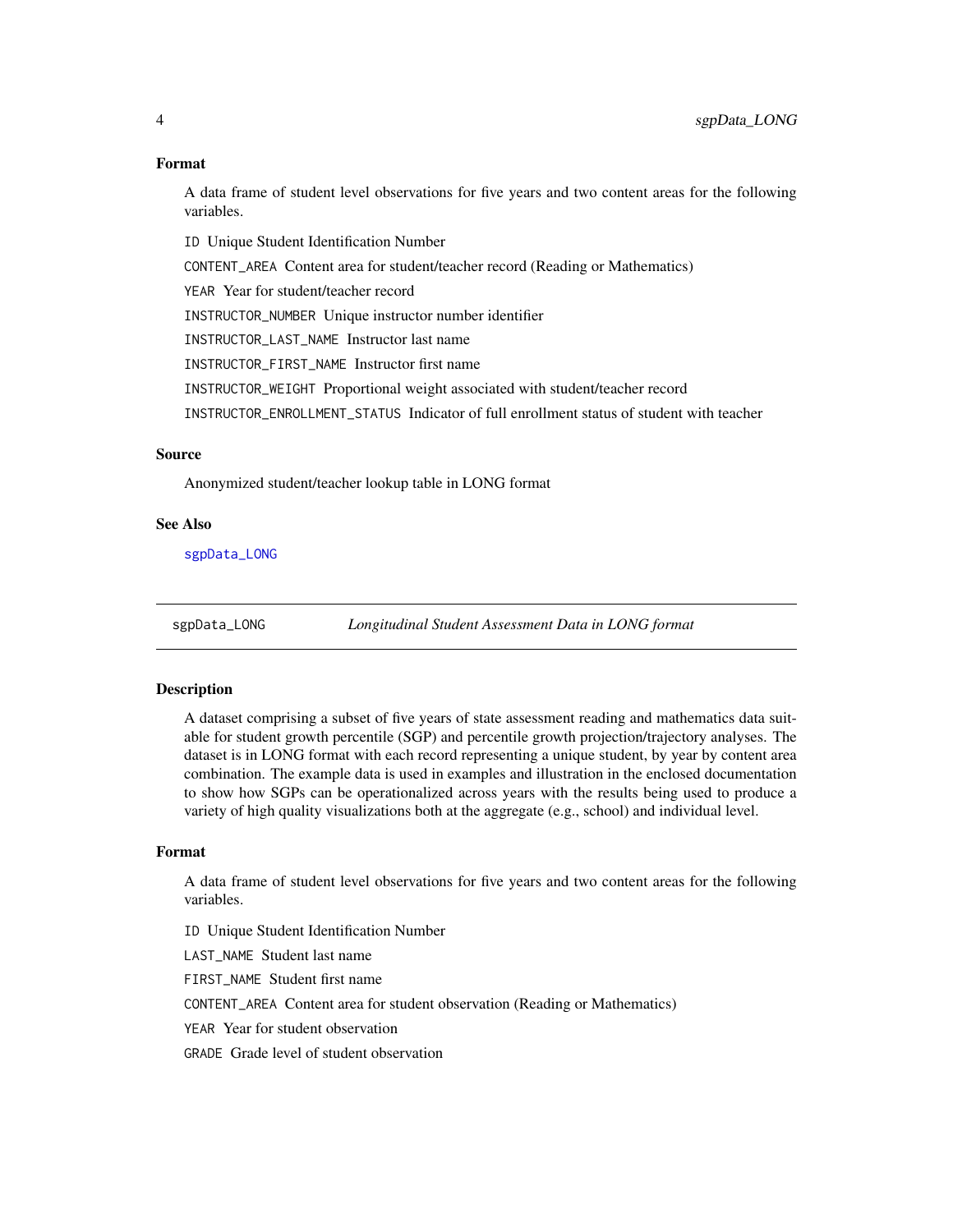<span id="page-4-0"></span>SCALE\_SCORE Student Scale Score

ACHIEVEMENT\_LEVEL Achievement level associated with student scale score

GENDER Student gender

ETHNICITY Student ethnicity

FREE\_REDUCED\_LUNCH\_STATUS Student free/reduced lunch status

ELL\_STATUS Student English Language Learner status

IEP\_STATUS Student Individual Education Plan status

GIFTED\_AND\_TALENTED\_PROGRAM\_STATUS Student Gifted and Talented Program status

SCHOOL\_NUMBER\_School number associated with student record

SCHOOL\_NAME School name associated with school number and student record

EMH\_LEVEL Elementary, Middle, High school indicator for school attended

DISTRICT\_NUMBER District number associated with student record

DISTRICT\_NAME District name associated with school number and student record

SCHOOL\_ENROLLMENT\_STATUS Indicator of full academic year student enrollment in school

DISTRICT\_ENROLLMENT\_STATUS Indicator of full academic year student enrollment in school

STATE\_ENROLLMENT\_STATUS Indicator of full academic year student enrollment in school

VALID\_CASE Indicator of whether the case is valid or invalid

#### **Note**

All datasets used with studentGrowthPercentiles and studentGrowthProjections must be specifically formatted as *wide* format files. The first variable/column is the student ID variable. The next set of columns provide the grade of the student across all the years provided in the dataset (possibly missing). The last set of columns provide the scales scores of the student in the respective grades. Operational users of this package are advised to use data formatted similar to the sgpData\_LONG with the higher level functions prepareSGP, analyzeSGP, combineSGP, summarizeSGP, visualizeSGP, and outputSGP

#### Source

Anonymized student level state assessment data in LONG format

#### See Also

[sgpData](#page-1-1)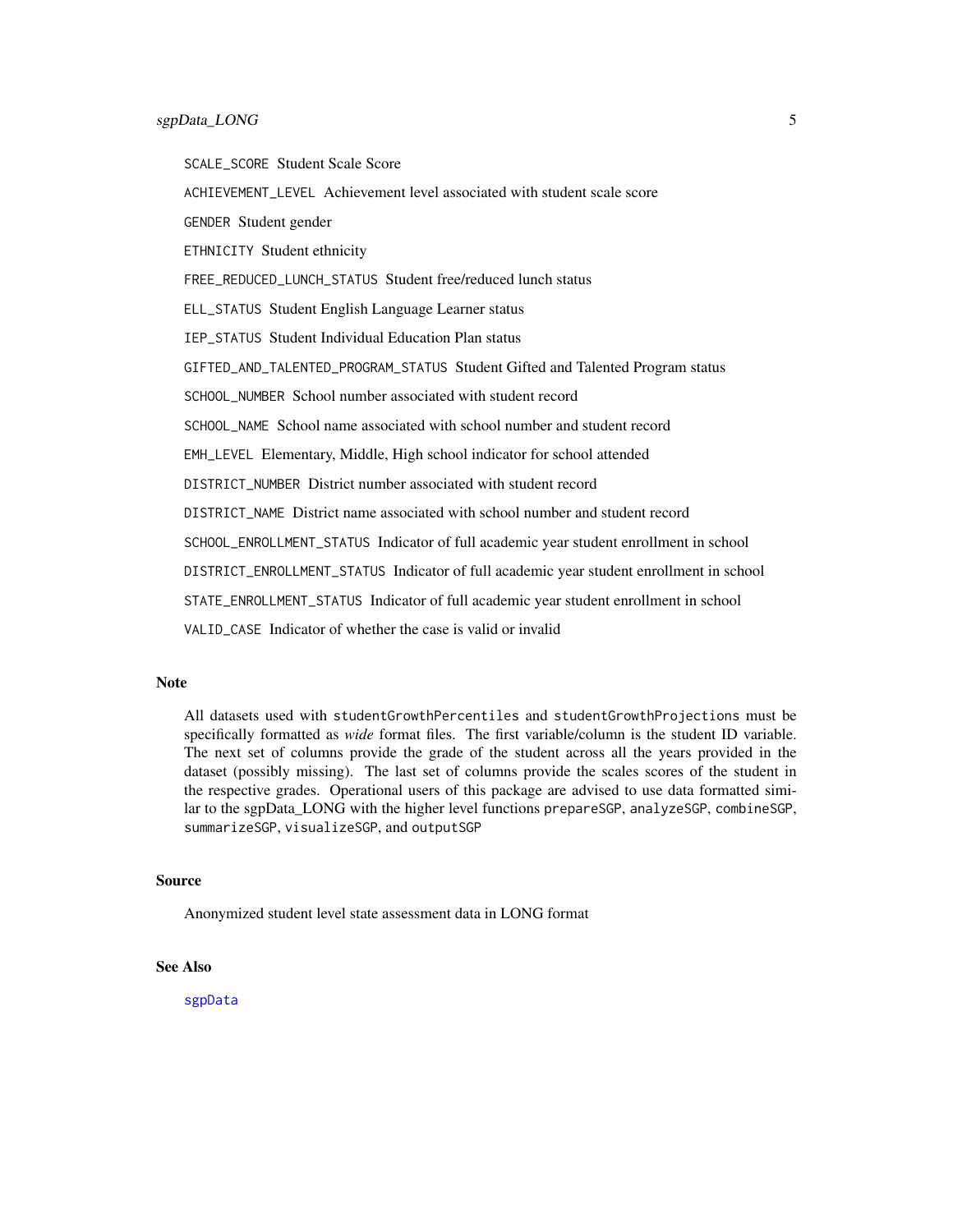<span id="page-5-0"></span>sgpData\_LONG\_COVID *Longitudinal Student Assessment Data in LONG format with COVID-19 2020 interruption*

#### Description

A dataset comprising a subset of seven years of state assessment ELA and mathematics data across an 8 year span suitable for student growth percentile (SGP) and percentile growth projection/trajectory analyses. The dataset is missing 2020 data to help users model COVID related interuptions to student growth. The dataset is in LONG format with each record representing a unique student, by year by content area combination. The example data is used in examples and illustration in the enclosed documentation to show how SGPs can be operationalized across years with the results being used to produce a variety of high quality visualizations both at the aggregate (e.g., school) and individual level.

#### Format

A data frame of student level observations for seven years (across an 8 year span) and two content areas for the following variables.

VALID\_CASE Indicator of whether the case is valid or invalid

CONTENT\_AREA Content area for student observation (ELA or Mathematics)

YEAR Year for student observation

ID Unique Student Identification Number

IEP\_STATUS Student Individual Education Plan status

GRADE Grade level of student observation

SCALE\_SCORE Student Scale Score

SCALE\_SCORE\_without\_COVID\_IMPACT Student Scale Score without COVID impact. Original scale score

ACHIEVEMENT\_LEVEL Achievement level associated with student scale score

ETHNICITY Student ethnicity

FREE\_REDUCED\_LUNCH\_STATUS Student free/reduced lunch status

ELL\_STATUS Student English Language Learner status

GENDER Student gender

SCHOOL\_NUMBER School number associated with student record

SCHOOL\_NAME School name associated with school number and student record

DISTRICT\_NUMBER District number associated with student record

DISTRICT\_NAME District name associated with school number and student record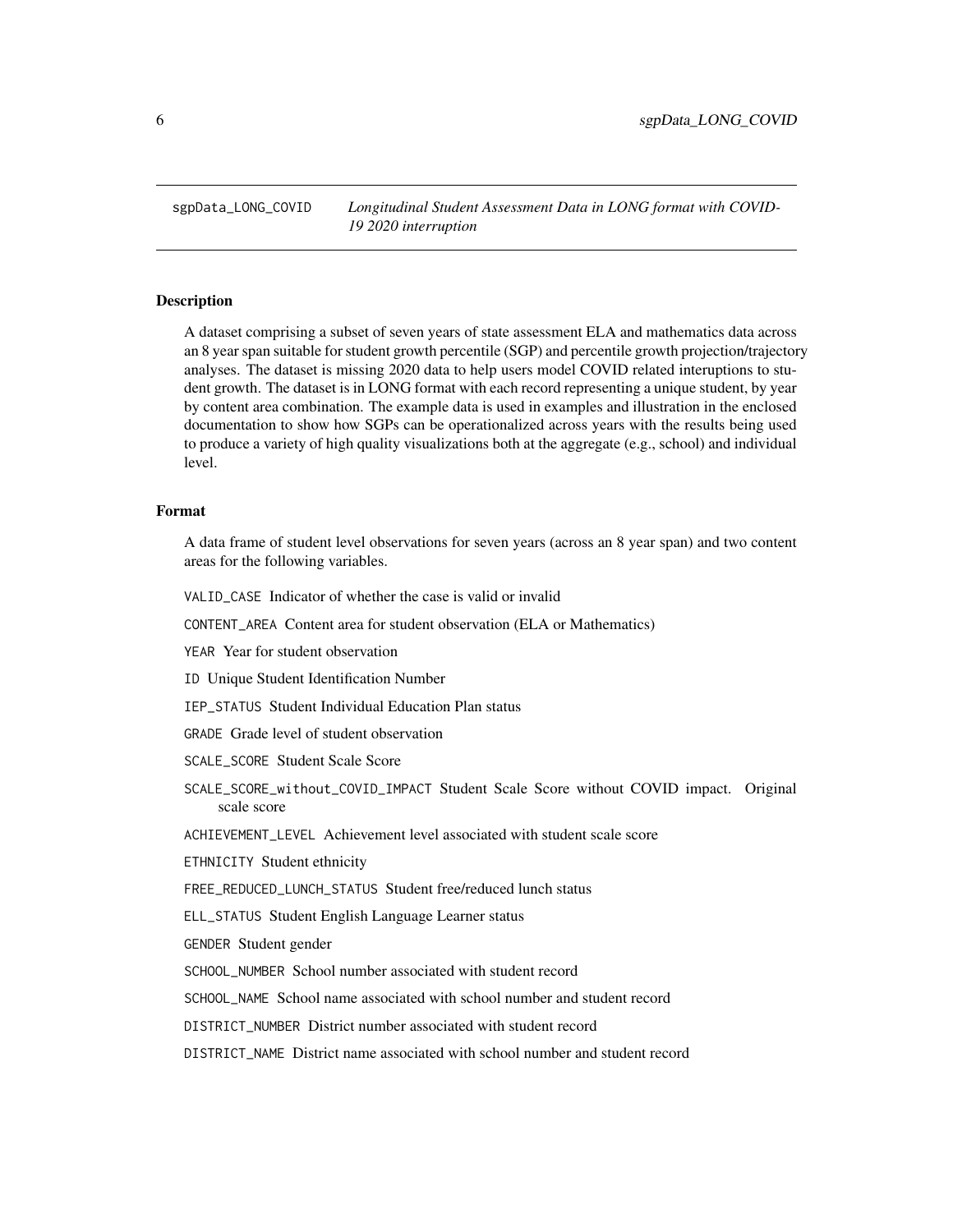#### <span id="page-6-0"></span>**Note**

All datasets used with studentGrowthPercentiles and studentGrowthProjections must be specifically formatted as *wide* format files. The first variable/column is the student ID variable. The next set of columns provide the grade of the student across all the years provided in the dataset (possibly missing). The last set of columns provide the scales scores of the student in the respective grades. Operational users of this package are advised to use data formatted similar to the sgpData\_LONG\_COVID with the higher level functions prepareSGP, analyzeSGP, combineSGP, summarizeSGP, visualizeSGP, and outputSGP

#### Source

Anonymized and altered student level state assessment data in LONG format

#### See Also

[sgpData\\_LONG](#page-3-1)

| sgptData_LONG | Longitudinal Student Assessment Data in LONG format with DATE |
|---------------|---------------------------------------------------------------|
|               | for SGPt analyses.                                            |

#### **Description**

A dataset comprising a subset of 3 years (and time periods) of interim assessment early literacy, reading and mathematics data suitable for time dependent student growth percentile (SGPt) and percentile growth projection/trajectory analyses. The dataset is in LONG format with each record representing a unique student, by year/time period by content area combination. The example data is used in examples and illustrations in the enclosed documentation to show how SGPts can be operationalized across years with the results being used to produce a variety of high quality visualizations both at the aggregate (e.g., school) and individual level.

#### Format

A data frame of student level observations for five years and two content areas for the following variables.

COUNTRY Variable indicating the COUNTRY associated with test record.

STATE State associated with the test record.

VALID\_CASE VALID\_CASE variable.

- CONTENT\_AREA Variable indicating content area associated with test record.
- YEAR Variable indicating the year associated with the test record.
- DATE Variable indicating the year associated with the test record: Must be in YYYY-MM-DD format.
- ID Unique student identifier associated with test record.

GRADE Variable indicating the grade associated with the test record.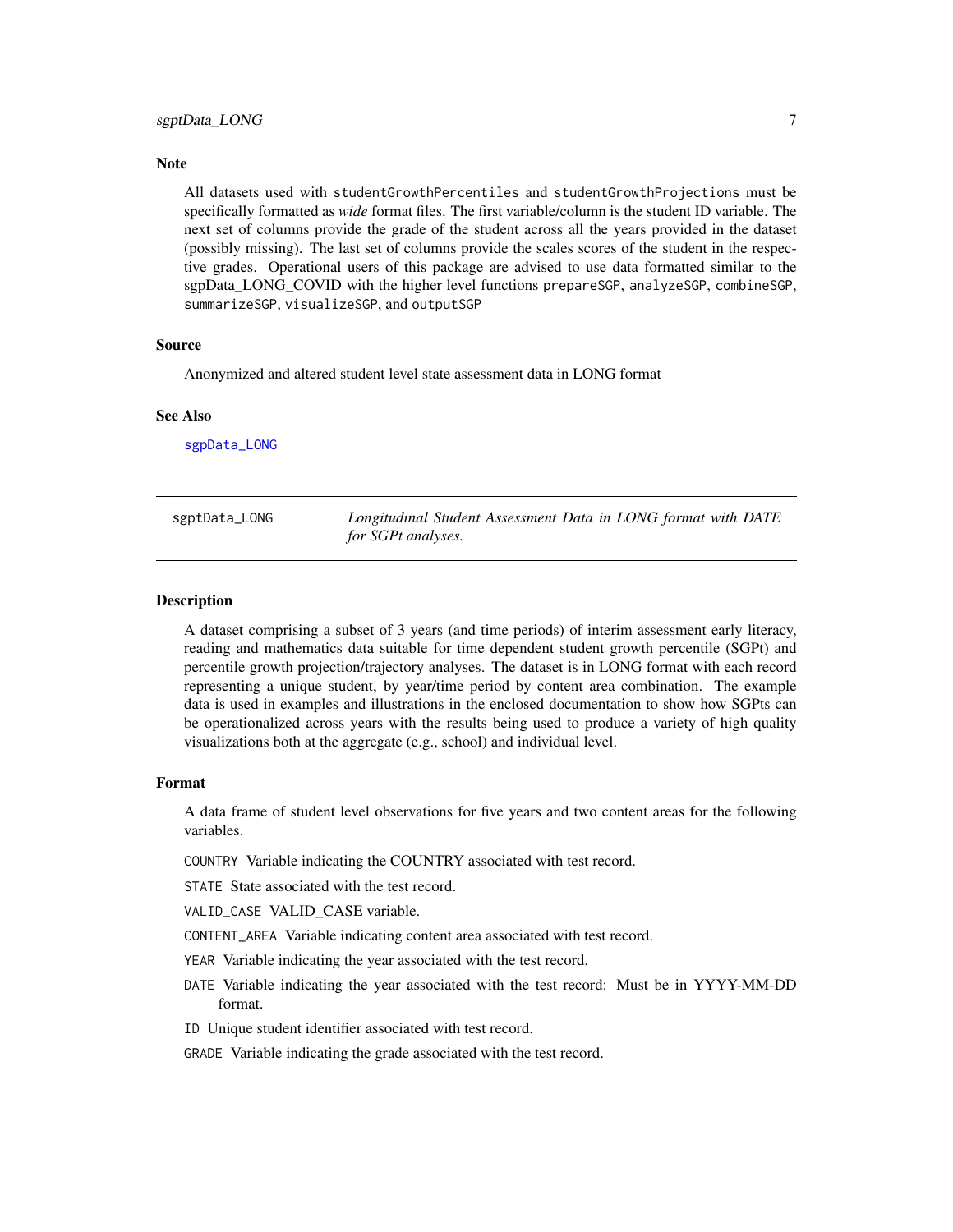<span id="page-7-0"></span>SCALE\_SCORE Variable providing the scale score associated with the test record. SCALE\_SCORE\_RASCH Variable providing the Rasch score associated with the test record. SEM Variable indicating the standard error of measurement associated with the scale score. ACHIEVEMENT\_LEVEL Variable indicating the achievement level associated with the scale score.

#### Source

Anonymized student level interim assessment data in LONG format

#### See Also

[sgpData\\_LONG](#page-3-1)